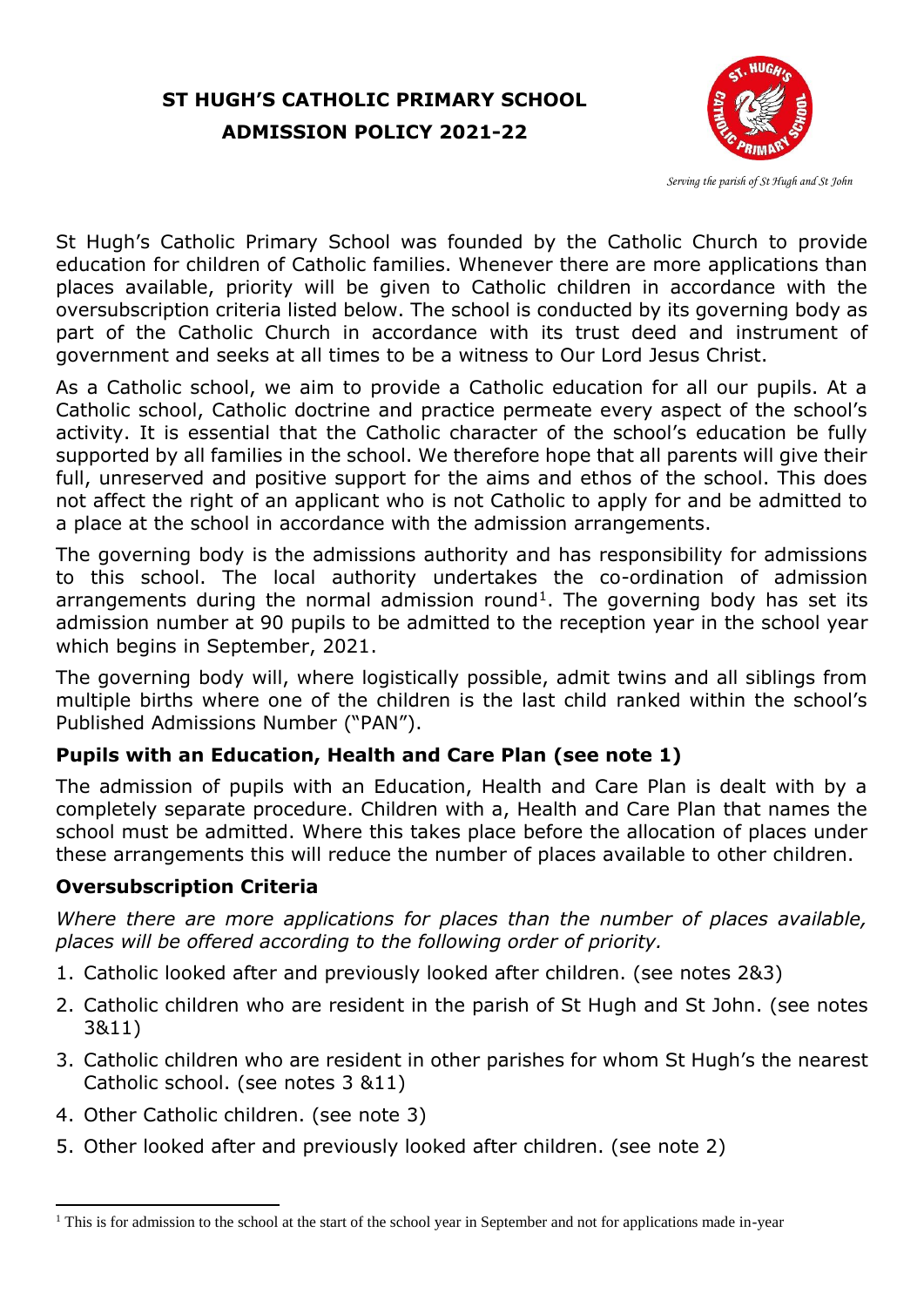- 6. Catechumens and members of an Eastern Christian Church. (see notes 4&5)
- 7. Children of other Christian denominations whose membership is evidenced by a minister of religion. (see note 6)
- 8. Children of other faiths whose membership is evidenced by a religious leader. (see note 7)
- 9. Any other children.

*Within each of the categories listed above, the following provisions will be applied in the following order.*

- (i) The attendance of a brother or sister at the school at the time of enrolment will increase the priority of an application within each category so that the application will be placed at the top of the category in which the application is made after children in (1) above (see note 8).
- (ii) The children of staff will be given increased priority within each category so that the application will be placed at the top of the category in which the application is made after children in (1) above (see note 10).

#### **Tie Break<sup>2</sup>**

Priority will be given to children living closest to the school determined by the shortest distance. Distances are calculated [on the basis of a straight-line measurement between the front door of the child's home address (including the community entrance to flats) and the main entrance of the school using the local authority's computerised measuring system. In the event of distances being the same for two or more children where this would determine the last place to be allocated, random allocation will be carried out and supervised by a person independent of the school. All the names will be entered into a hat and the required number of names will be drawn out.

### **Application Procedures and Timetable**

To apply for a place at this school in the normal admission round<sup>3</sup>, you must complete a Common Application Form available from the local authority in which you live. You are also requested to complete the Supplementary Information Form attached to this policy if you wish to apply under oversubscription criteria 1 to 4 or 6 to 8. The Supplementary Information Form should be returned to the Admissions Secretary by December 11<sup>th</sup> 2020

You will be advised of the outcome of your application on  $16<sup>th</sup>$  April or the next working day, by the local authority on our behalf. If you are unsuccessful (unless your child gained a place at a school you ranked higher) you will be informed of the reasons, related to the oversubscription criteria listed above, and you have the right of appeal to an independent appeal panel.

#### *If you do not provide the information required in the SIF and return it by the closing date, together with all supporting documentation, your child will not be placed in criteria 1 to 4 or 6 to 8, and this is likely to affect your child's chance of being offered a place.*

**All applications which are submitted on time will be considered at the same time and after the closing date for admissions which is 15th January 2021**

**<sup>.</sup>** <sup>2</sup> This paragraph may need to be amended depending on whether there are any local arrangements with the local authority.

<sup>&</sup>lt;sup>3</sup> This is for admission to the school at the start of the school year in September and not for applications made in-year.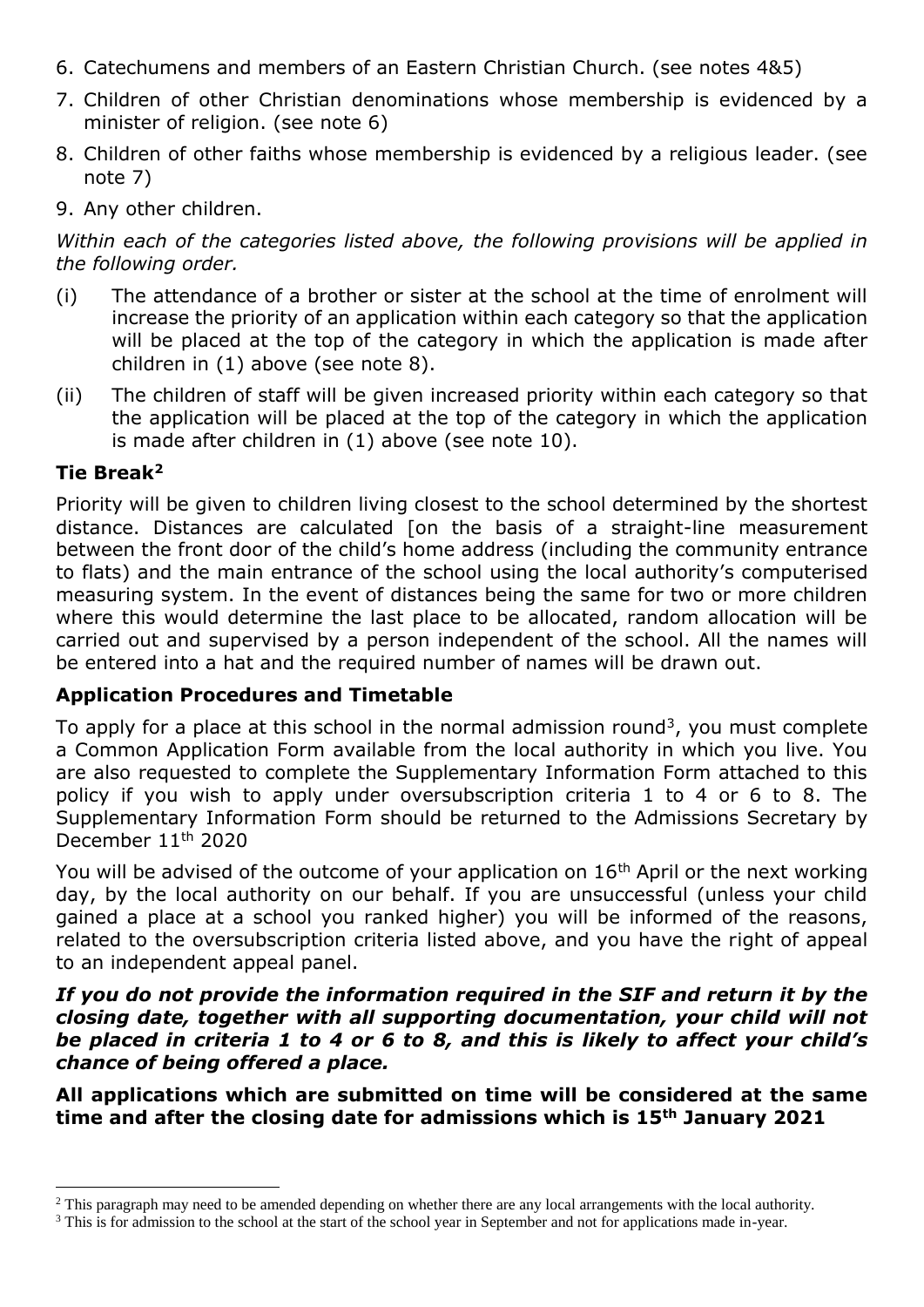## **Late Applications<sup>4</sup>**

Late applications will be administered in accordance with your home Local Authority Primary Co-ordinated Admissions Scheme. You are encouraged to ensure that your application is received on time.

### **Admission of Children Below Compulsory School Age and Deferred Entry**

A child is entitled to a full-time place in the September following their fourth birthday. A child's parents may defer the date at which their child, below compulsory school age, is admitted to the school, until later in the school year but not beyond the point at which they reach compulsory school age, or beyond the beginning of the final term of the school year for which an offer was made. A child may take up a part-time place later in the school year, but not beyond the point at which the child reaches compulsory school age. Upon receipt of the offer of a place a parent should notify the school, as soon as possible, that they wish to either defer their child's entry to the school or take up a part-time place.

### **Admission of Children outside their Normal Age Group**

A request may be made for a child to be admitted outside of their normal age group, for example, if the child is gifted and talented or has experienced problems such as ill health. In addition, the parents of a summer born child, i.e. a child born between 1<sup>st</sup> April and  $31<sup>st</sup>$  August, may request that the child be admitted out of their normal age group, to reception rather than year 1.

Any such request should be made in writing to the Admissions Secretary at the school office at the same time as the admission application is made. The governing body will make its decision about the request based on the circumstances of each case and in the best interests of the child. In addition to taking into account the views of the head teacher, including the head teacher's statutory responsibility for the internal organisation, management and control of the school, the governing body will take into account the views of the parents and of appropriate medical and education professionals, as appropriate.

## **Waiting Lists**

In addition to their right of appeal, unsuccessful children will be offered the opportunity to be placed on a waiting list. This waiting list will be maintained in order of the oversubscription criteria set out above and *not* in the order in which applications are received or added to the list. Waiting lists for admission will operate throughout the school year. The waiting list will be held open until [insert date being the last day of the summer term]

#### **Inclusion in the school's waiting list does not mean that a place will eventually become available.**

## **In-Year Applications**

**.** 

An application can be made for a place for a child at any time outside the admission round and the child will be admitted where there are available places. Application should be made to the school by contacting [insert name and address].

<sup>4</sup> This section will need to be tailored to follow the procedure within the school's home local authority to ensure that it is in accordance with the local authority's scheme for co-ordination of admissions.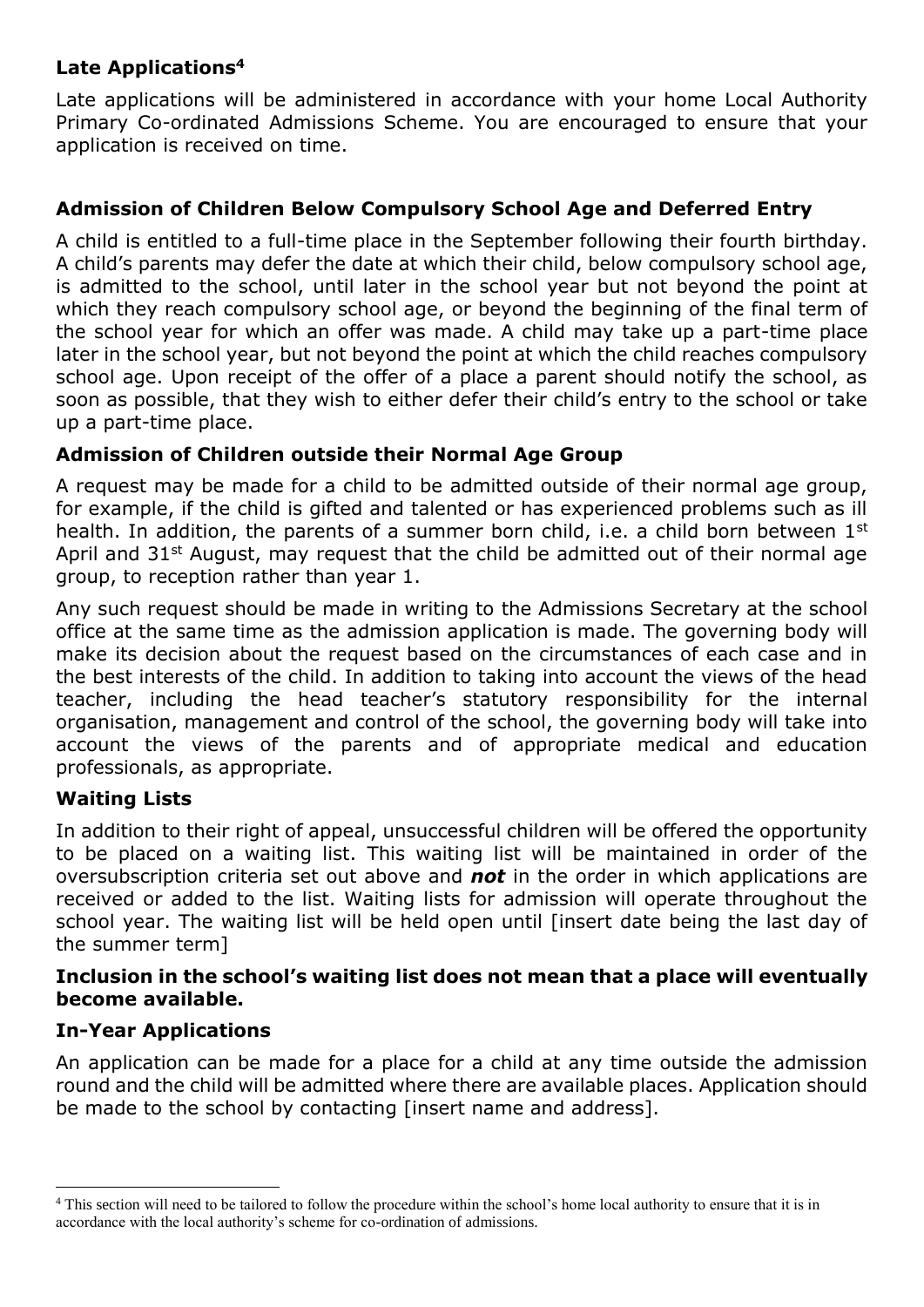Where there are places available but more applications than places, the published oversubscription criteria, as set out above, will be applied.

If there are no places available, the child will be added to the waiting list (see above).

You will be advised of the outcome of your application in writing, and you have the right of appeal to an independent appeal panel.

#### **Fair Access Protocol**

The school is committed to taking its fair share of children who are vulnerable and/or hard to place, as set out in locally agreed protocols. Accordingly, outside the normal admission round the governing body is empowered to give absolute priority to a child where admission is requested under any locally agreed protocol. The governing body has this power, even when admitting the child would mean exceeding the published admission number (subject to the infant class size exceptions).

#### **Nursery**

For children attending the school's nursery, application to the reception class of the school must be made in the normal way, to the home local authority. Attendance at the school's nursery does not automatically guarantee that a place will be offered at the school.

**The governing body reserves the right to withdraw the offer of a place or, where a child is already attending the school the place itself, where it is satisfied that the offer or place was obtained by deception.**

### *Notes (these notes form part of the oversubscription criteria)*

- 1. An Education, Health and Care Plan is a plan made by the local authority under section 37 of the Children and Families Act 2014, specifying the special educational provision required for a child.
- 2. A 'looked after child' has the same meaning as in section 22(1) of the Children Act 1989, and means any child who is (a) in the care of a local authority or (b) being provided with accommodation by them in the exercise of their social services functions (e.g. children with foster parents) at the time of making application to the school.

A 'previously looked after child' is a child who was looked after, but ceased to be so because he or she was adopted, or became subject to a child arrangements order or special guardianship order.

3. 'Catholic' means a member of a Church in full communion with the See of Rome. This includes the Eastern Catholic Churches. This will normally be evidenced by a certificate of baptism in a Catholic Church or a certificate of reception into the full communion of the Catholic Church. For the purposes of this policy, it includes a looked after child who is part of a Catholic family where a letter from a priest demonstrates that the child would have been baptised or received if it were not for their status as a looked after child (e.g. a looked after child in the process of adoption by a Catholic family).